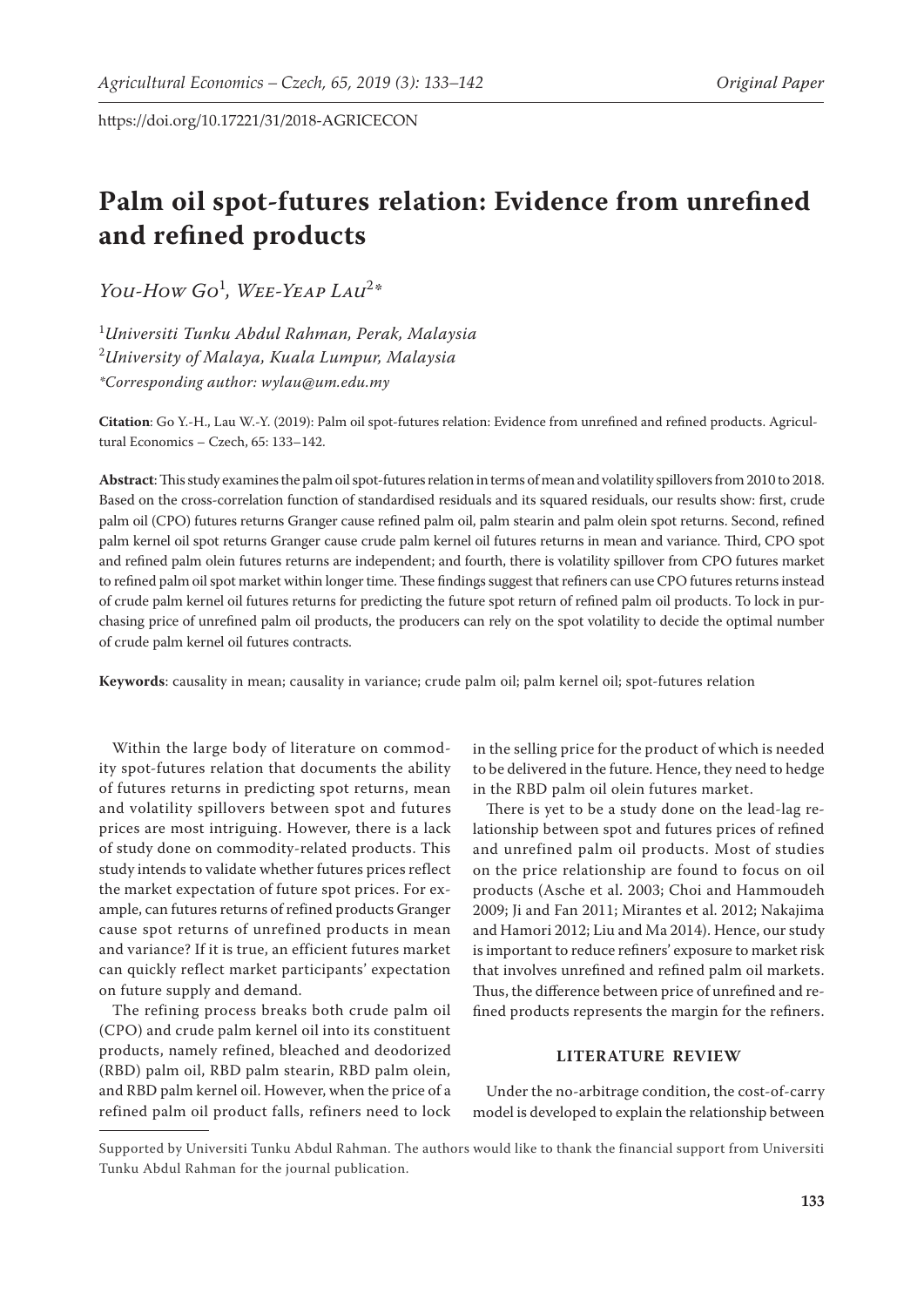commodity spot and futures prices (Kaldor 1939; Working 1949; Brennan 1958). Besides that, the model can be used in pricing futures contracts. Within the context of the non-arbitrage theory, the futures price should depend on the current spot price and cost of carrying of the underlying goods from now until the date of delivery. However, Brenner and Kroner (1995) state that this theory ignores the efficient market hypothesis.

Since futures markets commonly have lesser restrictive regulation or lower transaction cost, futures prices should respond to new information faster than spot prices. Using error correction and generalized autoregressive conditional heteroskedasticity-in-mean models, Kawamoto and Hamori (2011) demonstrate that West Texas Intermediate (WTI) futures prices are consistently efficient within the 8-month maturity, as well as consistently efficient and unbiased within 2-month maturity. The function of price discovery is detected in commodity futures markets (Mahalik et al. 2014; Ghoddusi 2016). Research on the commodity spotfutures relation for hedging strategies and risk avoidance through the futures markets is of great significance especially during the uncertain periods (Toyoshima et al. 2013; Go and Lau 2014; Go and Lau 2015).

Although a futures contract seems to be a feasible choice to hedge risk, some studies claim that the use of such a contract cannot play the role of price discovery under several conditions (Bhar and Hamori 2005; Alquist and Kilian 2010). Several authors attempt to detect asymmetric adjustment of positive and negative bases in the long-run relationship between WTI spot and futures prices (Liu et al. 2011; Kolodziej and Kaufmann 2013).

Several authors also look into the issue of financial crisis and structural break in their studies (Alzahrani et al.2014; Chen et al. 2014). Meanwhile, Balcilar et al. (2015) use the Markov-switching vector error correction model to capture time-varying casual linkages between daily WTI spot and futures prices up to one, two, three and four months prior to delivery date.

From the perspective of investor demand on copper, Tilton et al. (2011) hypothesise that the existence of investor demand during the period of strong contango tends to cause excess inventories for future production, thereby depressing spot prices. Gulley and Tilton (2014) provide the first empirical evidence based on daily data of 1994–2011. Their finding indicates that the correlation coefficient between changes in copper spot and futures prices is high when the market in strong contango instead of backwardation and weak contango.

Other researchers also test the validity of the hypothesis of investor demand in other metals. However, their findings are less supportive of such a hypothesis. For instance, Fernandez (2015) extends the scope of the study by including traded aluminium, copper, lead, nickel, tin and zinc in the London Metal Exchange during the sample period of 1992–2014. After controlling conditional heteroscedasticity in returns, detecting unconditional mean-return breakpoints, and detecting and removing outlying observations, the author finds that the existence of a weak linkage between spot and futures markets during the contango period. Fernandez (2016) further finds that a strong association between both returns during the period of high stocks (positive interest-adjusted basis means storage cost rate more than convenience yield) leads to the occurrence of causality from futures returns to spot returns regardless of stock levels. In the case of CPO, Go and Lau (2017) extend the hypothesis by taking the variance of the increments in the random walk process into account. Their finding shows that the preference for holding a long position in the futures market is due to the anticipation of insufficient supply during backwardation.

### **DATA AND METHODOLOGY**

Daily data of spot and futures prices from January 4, 2010 to March 30, 2018 for unrefined and refined palm oil products are obtained from Bloomberg and Bursa Malaysia (2018). For unrefined palm oil products, daily crude palm oil spot (*CPO*), crude palm oil futures (*FCPO*) and crude palm kernel oil futures (*FPKO*) prices are used.

The futures contracts for both unrefined products with the maturity length of three months are a reasonable choice because high liquidity of contracts can ensure the efficient price discovery. For refined palm oil products, RBD palm oil spot (*RPO*), RBD palm stearin spot (*RPST*), RBD palm olein spot (*RPOL*), RBD palm kernel oil spot (*RPKO*) and RBD palm olein futures (*FPOL*) prices are used. However, *FPOL* prices for three months of maturity are only available from June 13, 2014 to December 31, 2015. In order to achieve stationarity and reduce the variation of series, these prices are transformed to the first ln-difference of daily return  $(R_t)$  at time *t* by using  $R_t = \ln(P_t/P_{t-1}) \times 100$ , where  $P_t$  is the daily price at time  $t$ ,  $P_{t-1}$  is the daily price at preceding time *t* and ln stands for natural logarithm.

Table 1 shows the results of augmented Dickey-Fuller unit root tests for the level of daily *CPO*, *FCPO*,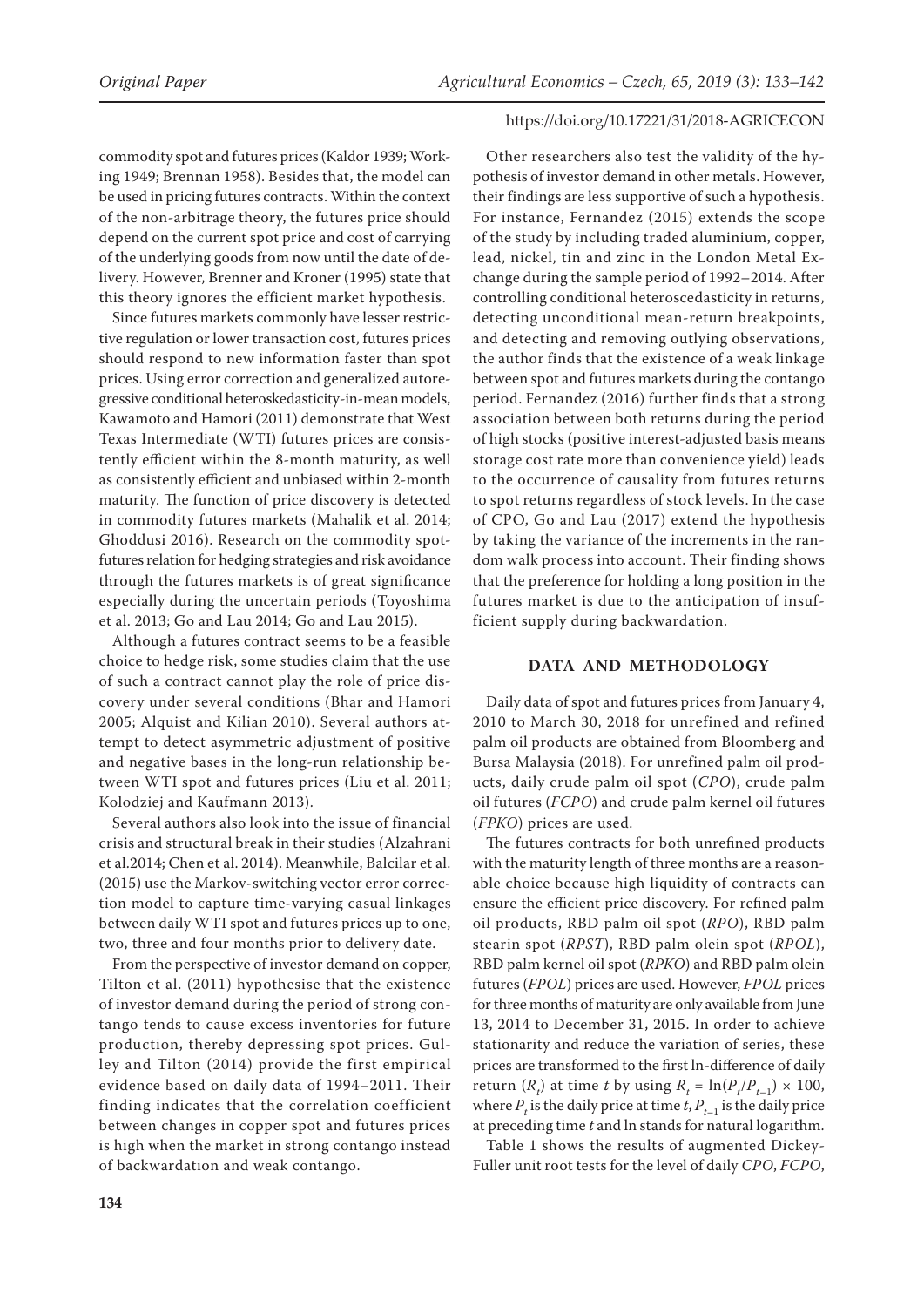Table 1. Results of augmented Dickey-Fuller unit root test

|                                                                                                                         | CPO | <i>FCPO</i> | <i>FPKO</i> | RPKO | RPO   | RPST | RPOL | <i>FPOL</i> |
|-------------------------------------------------------------------------------------------------------------------------|-----|-------------|-------------|------|-------|------|------|-------------|
| <b>Constant and without time trend</b> (1% critical value $= -3.4$ )                                                    |     |             |             |      |       |      |      |             |
| Test statistic: $-29.147(0)$ $-33.358(0)$ $-38.159(0)$ $-15.897(3)$ $-35.38(0)$ $-48.676(0)$ $-30.282(1)$ $-27.586(0)$  |     |             |             |      |       |      |      |             |
| $p$ -value                                                                                                              |     |             |             |      | 0.000 |      |      |             |
| <b>Constant and with time trend</b> (1% critical value $= -3.9$ )                                                       |     |             |             |      |       |      |      |             |
| Test statistic: $-29.131(0)$ $-33.345(0)$ $-38.153(0)$ $-15.898(3)$ $-35.378(0)$ $-48.655(0)$ $-30.272(1)$ $-27.579(0)$ |     |             |             |      |       |      |      |             |
| $p$ -value                                                                                                              |     |             |             |      | 0.000 |      |      |             |

*CPO* – daily crude palm oil spot return; *FCPO* – daily crude palm oil futures return; *FPKO* – daily crude palm kernel oil futures return; *RPKO* – daily RBD palm kernel oil spot return; RBD – refined, bleached and deodorized; *RPO* – daily RBD palm oil spot return, *RPST* – daily RBD palm stearin spot return, *RPOL* – daily RBD palm olein spot return and *FPOL* – daily RBD palm olein futures return; optimal lag length of the test is reported in (.); lag length is selected based on the minimum value of Schwarz's information criterion to ensure white noise residuals

Source: authors' own estimation based on data provided by the Bursa Malaysia (2018)

*FPKO*, *RPKO*, *RPO*, *RPST*, *RPOL* and *FPOL* returns. The test is performed for each series using the model with an intercept and the other model with both intercept and trend. The results show that all returns have the stationary movement at the level form.

Exogenous events contribute to structural change in both mean and variance over time, thereby leading to an asymmetric correlation between spot and futures returns (Ruan et al. 2016). To capture such behaviour, Cheung and Ng (1996) develop the crosscorrelation function (CCF) of standardised residuals and squared standardised residuals approach. Such an approach is used to detect the non-linear causal relation in the mean and variance of two stationary series (Henry et al. 2007).

The CCF involves the two-step procedure. The first step is to fit each time series using a univariate model. It is followed by the second step that tests the shortterm dynamics between two series since time series are likely to interact with each other. This can be done by testing the null hypothesis of no causality in mean based on the CCF values of standardised residuals, while the value of standardised squared residuals is used for testing the null hypothesis of no causality in variance.

Cheung and Ng (1996) allocate equal weighting to each lag which can be subject to severe size distortions in the presence of causality in mean. Furthermore, the pattern of causality in variance also fails to detect with zero cross-correlation between innovations. To overcome the limitation, Hong (2001) develops the non-uniform weighting cross-correlation through simulation to provide a flexible weighting scheme for cross-correlation at each lag.

Spot and futures returns are assumed to be expressed as Equation 1 and Equation 2.

$$
SR_t = \mu_{SR,t} + \sqrt{h_{SR,t}} \,\varepsilon_t \tag{1}
$$

$$
FR_t = \mu_{FR,t} + \sqrt{h_{FR,t}} \xi_t
$$
 (2)

where  $\mathit{SR}_t$  and  $\mathit{FR}_t$  are the daily spot and futures returns at time *t*, respectively;  $\mu_{SR,t}$  and  $\mu_{FR,t}$  are the conditional mean of  $SR_t$  and  $FR_t$ , respectively;  $h_{SR,t}$  and  $h_{FR,t}$  are the conditional variance of  $SR_t$  and  $FR_t$ , respectively;  $\varepsilon_t$  and  $\xi_t$  are two independent white noise processes with zero mean and unit variance.

To test causality in mean, Equation 3 and Equation 4 are used to construct standardised innovations for respective spot and futures returns as both  $\varepsilon^{}_{t}$  and  $\xi^{}_{t}$ are unobservable.

$$
\varepsilon_{t} = \frac{SR_{t} - \mu_{SR,t}}{\sqrt{h_{SR,t}}} \tag{3}
$$

$$
\xi_t = \frac{FR_t - \mu_{FR,t}}{\sqrt{h_{FR,t}}} \tag{4}
$$

Then, the estimated  $\varepsilon_t$  and  $\xi_t$  are used to compute the sample cross-correlation coefficient at lag  $k\big(\hat{r}_{\varepsilon,\xi}(k)\big)$ by using Equation 5.

$$
\hat{r}_{\varepsilon,\varepsilon}(k) = \frac{C_{\varepsilon,\varepsilon}(k)}{\sqrt{C_{\varepsilon,\varepsilon}(0)C_{\varepsilon,\varepsilon}(0)}}\tag{5}
$$

where  $C_{\varepsilon' \xi}(k)$  is the  $k^{\text{th}}$  lag sample cross-covariance given by: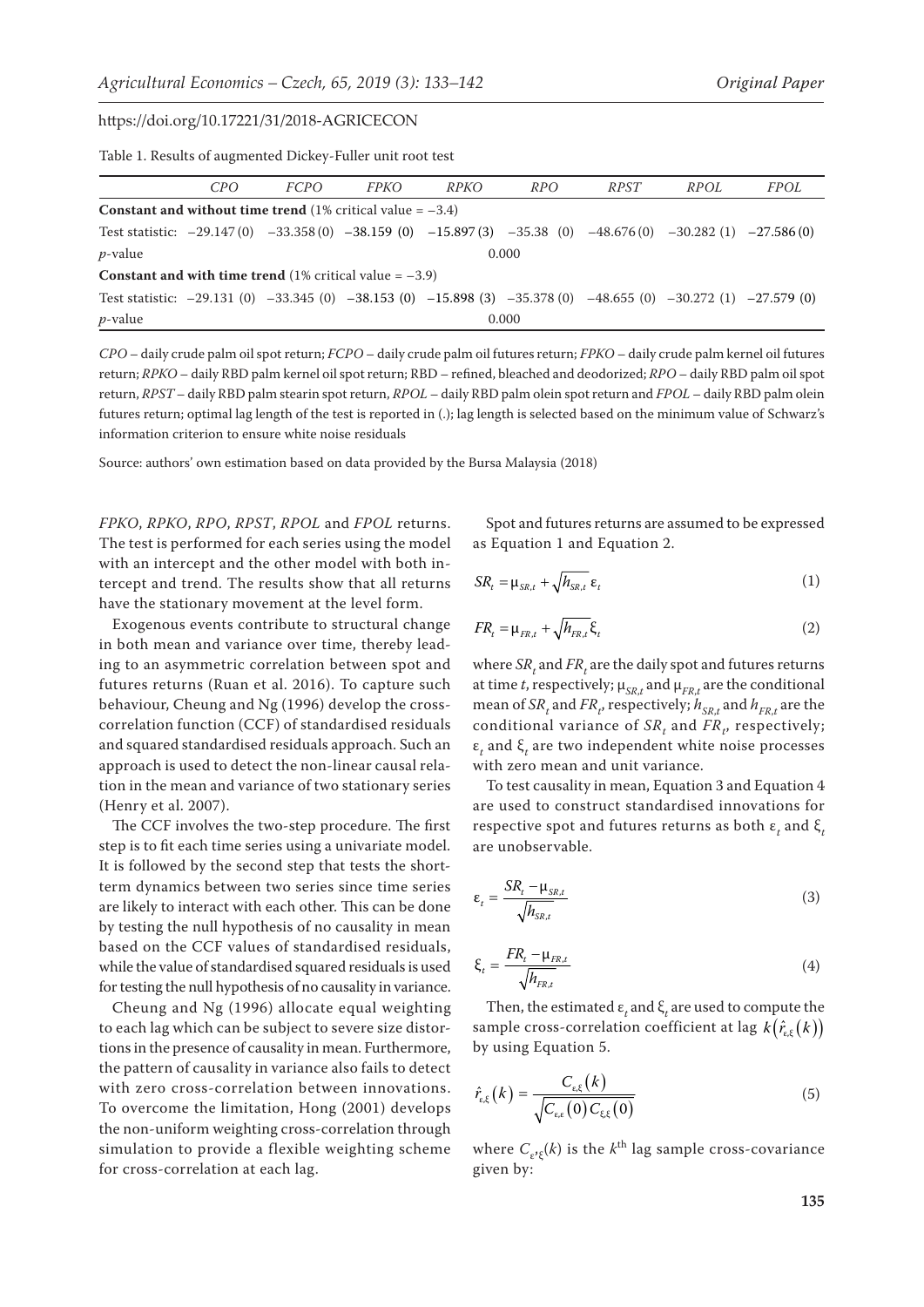$$
C_{\varepsilon,\xi}(k) = \begin{cases} T^{-1} \sum_{t=k+1}^{T} \hat{\varepsilon}_t \hat{\xi}_{t-k}, \ k \ge 0 \\ T^{-1} \sum_{t=-k+1}^{T} \hat{\varepsilon}_{t+k} \hat{\xi}_t, \ k < 0 \end{cases}
$$

 $C_{\varepsilon,\varepsilon}(0)$  is the sample variance of standardised residuals for spot return, and  $C_{\varepsilon,\varepsilon}(0)$  is the sample variance of standardised residuals for futures return.

Under the regularity condition, we can reject the null hypothesis of no causality in mean if the test statistic value based on Equation 6 is greater than the critical value from a chi-square distribution.

$$
S_1 = T \left[ \sum_{i=1}^k (\hat{r}_{\epsilon,\xi}(k))^2 \right] \stackrel{L}{\longrightarrow} \chi^2(k) \tag{6}
$$

where  $\stackrel{L}{\rightarrow}$  denotes the convergence in the distribution.

When the degree of freedom of *k* is large, this test statistic is transformed into a standard normal distribution by subtracting the mean of *k* and dividing by the standard deviation of (2*k*) 1/2. As a consequence, the standardised version of  $S<sub>1</sub>$  is written as Equation 7.

$$
M_1 = \frac{S_1 - k}{\sqrt{2k}} \xrightarrow{L} N(0,1) \tag{7}
$$

The test statistic based on Equation 7 is compared to the upper-tailed critical value of a standard normal distribution. If the test statistic is greater than the critical value, then we reject the null hypothesis of no causality in mean.

To test causality in variance, Equation 8–9 are used to construct the square of the standardised innovations for respective spot and futures returns as both  $u_t$  and  $v_t$  are unobservable.

$$
u_t = \frac{\left(SR_t - \mu_{SR,t}\right)^2}{h_{SR,t}}
$$
\n(8)

$$
v_t = \frac{\left(FR_t - \mu_{FR,t}\right)^2}{h_{FR,t}}
$$
\n(9)

Then, the estimated  $u_t$  and  $v_t$  are used to compute the sample cross-correlation coefficient at lag  $k\big(\hat{r}_{\scriptscriptstyle u,v}(k)\big)$ by using Equation 10.

$$
\hat{r}_{u,v}(k) = \frac{C_{u,v}(k)}{\sqrt{C_{u,u}(0) C_{v,v}(0)}}
$$
(10)

where  $C_{\mu\nu}(k)$  is the  $k^{\text{th}}$  lag sample cross-covariance given by:

$$
C_{u,v}(k) = \begin{cases} T^{-1} \sum_{t=k+1}^{T} \hat{u}_t \,\hat{v}_{t-k}, \ k \geq 0 \\ T^{-1} \sum_{t=-k+1}^{T} \hat{u}_{t+k} \,\hat{v}_t, k < 0 \end{cases},
$$

 $C_{uu}(0)$  is the sample variance of squared standardised residuals for spot return, and  $C_{\nu\nu}(0)$  is the sample variance of squared standardised residuals for futures return.

Under the regularity condition, we can reject the null hypothesis of no causality in variance if the test statistic value based on Equation 11 is greater than the critical value from a chi-square distribution.

$$
S_2 = T \left[ \sum_{i=1}^k (\hat{r}_{u,v}(k))^2 \right] \stackrel{L}{\rightarrow} \chi^2(k) \tag{11}
$$

As stated above, when the degree of freedom of *k* is large, Equation 11 is transformed into a standard normal distribution by subtracting the mean of *k* and dividing by standard deviation of  $(2k)^{1/2}$ . The standardised version of  $S<sub>2</sub>$  is written as Equation 12.

$$
M_2 = \frac{S_2 - k}{\sqrt{2k}} \xrightarrow{L} N(0,1) \tag{12}
$$

If the test statistic based on Equation 12 is greater than the critical value from a normal distribution, then we can reject the null hypothesis of no causality in variance.

### **RESULTS**

Based on correlogram and Schwarz's information criterion, return series are modelled by using a different type of GARCH specifications. To ensure the nonnegativity of the conditional variance, an exponential generalized autoregressive conditional heteroskedasticity (EGARCH) (1, 1) model is used for *CPO*, *RPKO* and *FPOL*. As shown in Table 2, the coefficients of ARCH and GARCH terms in these selected models significantly capture the asymmetric effect caused by positive and negative shocks.

To comply with the principle of parsimony modelling, the standard autoregressive conditional heteroskedasticity (ARCH) and generalized autoregressive conditional heteroskedasticity (GARCH) frameworks are selected for the following returns. As shown in Table 2, ARMA  $(1, 1)$  – ARCH  $(1)$  and AR $(1)$  – ARCH $(1)$ models are selected for *FPKO* and *RPO*, respectively (ARMA stands for autoregressive moving average;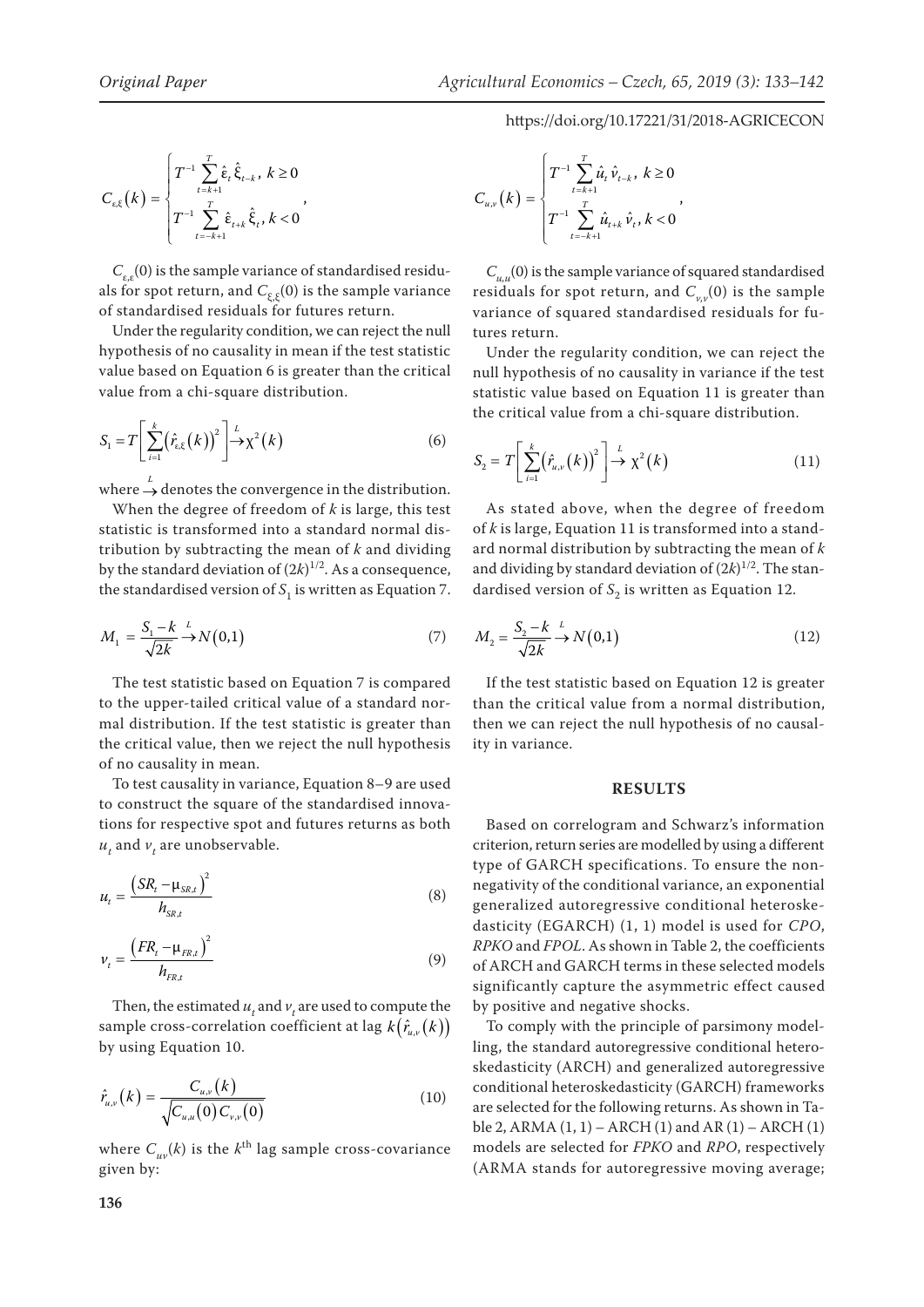Table 2. Estimation results of univariate models

| Estimation results of univariate ARMA - exponential GARCH (EGARCH) models <sup>a</sup> |                     | CPO                           |                               | <b>RPKO</b>                  |                               | <b>FPOL</b>                      |  |
|----------------------------------------------------------------------------------------|---------------------|-------------------------------|-------------------------------|------------------------------|-------------------------------|----------------------------------|--|
|                                                                                        |                     | $ARMA (1, 1) - EGARCH (1, 1)$ | $ARMA (2, 3) - EGARCH (1, 1)$ |                              | $ARMA (2, 4) - EGARCH (1, 1)$ |                                  |  |
|                                                                                        | estimate            | standard error                | estimate                      | standard error               | estimate                      | standard error                   |  |
| <b>Conditional mean equation</b>                                                       |                     |                               |                               |                              |                               |                                  |  |
| a <sub>0</sub>                                                                         | $-0.0003$           | 0.0004                        | $-0.0005$                     | 0.0003                       | $2.03 \times 10^{-6}$         | 0.0003                           |  |
| $\boldsymbol{a}_1$                                                                     | 0.2901              | 0.498                         | $-0.2592***$                  | 0.0805                       | 1.727***                      | 0.0985                           |  |
| $a_{2}$                                                                                |                     |                               | 0.7288***                     | 0.0798                       | 0.1368                        | 0.1721                           |  |
| b <sub>1</sub>                                                                         | $-0.2626$           | 0.5044                        | $0.1891**$                    | 0.0817                       | $-0.0027$                     | 907.7236                         |  |
| b <sub>2</sub>                                                                         |                     |                               | $-0.6465***$                  | 0.0863                       | $-89.3148***$                 | 4.1402                           |  |
| b <sub>3</sub>                                                                         |                     |                               | $0.1542***$                   | 0.028                        | 2.87                          | 8.6299                           |  |
| b <sub>4</sub>                                                                         |                     |                               |                               |                              | 6.7745***                     | 1.4754                           |  |
| Conditional variance equation                                                          |                     |                               |                               |                              |                               |                                  |  |
| W                                                                                      | $-0.2263$           | 0.1539                        | $-1.0764***$                  | 0.1661                       | $-14.7312***$                 | 0.441                            |  |
| $\alpha_{1}$                                                                           | $0.0879***$         | 0.0316                        | $0.4742***$                   | 0.0443                       | $0.0631***$                   | 0.0078                           |  |
| $Y_1$                                                                                  | $-0.0298*$          | 0.0163                        | $-0.0573**$                   | 0.0286                       | $0.2182***$                   | 0.0065                           |  |
| $\beta_1$                                                                              | $0.9813***$         | 0.0163                        | $0.9067***$                   | 0.02                         | $0.1801***$                   | 0.0249                           |  |
| Volatility persistence                                                                 |                     | 0.9813                        |                               | 0.9067                       |                               | 0.1801                           |  |
| Log-likelihood                                                                         | 2 551.323           |                               | 3 609.985                     |                              |                               |                                  |  |
| <b>SIC</b>                                                                             |                     | $-5.6915$                     |                               | $-4.9004$                    |                               | 6 497.681<br>$-14.5755$          |  |
| Q(20)                                                                                  |                     | 26.161 (0.126)                |                               | 20.236 (0.262)               |                               |                                  |  |
|                                                                                        |                     |                               |                               |                              |                               | 56.226 (0.000)<br>2.3031 (1.000) |  |
| $Q^2(20)$<br>ARCH-LM                                                                   |                     | 12.328 (0.904)                |                               | 21.229 (0.384)               |                               |                                  |  |
| Estimation results of univariate ARMA - ARCH models <sup>b</sup>                       |                     | 1.2326 (0.2669)               |                               | 1.4938 (0.2216)              |                               | 0.2769(0.5987)                   |  |
|                                                                                        |                     | <b>FPKO</b>                   |                               |                              | <b>RPO</b>                    |                                  |  |
|                                                                                        |                     | $ARMA (1, 1) - ARCH (1)$      |                               |                              | $AR(1) - ARCH(1)$             |                                  |  |
|                                                                                        | estimate            |                               | standard error                | estimate                     |                               | standard error                   |  |
| <b>Conditional mean equation</b>                                                       |                     |                               |                               |                              |                               |                                  |  |
|                                                                                        | 0.0002              |                               | 0.2055                        | $-8.6 \times 10^{-20}$       |                               | 0.0003                           |  |
| a <sub>0</sub>                                                                         | 0.0066              |                               | 906.8128                      | $1.24 \times 10^{-17}$       |                               | 0.0016                           |  |
| $\boldsymbol{a}_1$                                                                     | $-0.0027$           |                               | 907.7236                      |                              |                               |                                  |  |
| b <sub>1</sub><br><b>Conditional variance equation</b>                                 |                     |                               |                               |                              |                               |                                  |  |
|                                                                                        | $0.001***$          |                               | $2.51 \times 10^{-5}$         | $0.0004***$                  |                               | $3.98 \times 10^{-5}$            |  |
| W                                                                                      | $0.1228*$           |                               | 0.0714                        | $0.5349***$                  | 0.1404                        |                                  |  |
| $\alpha_1$                                                                             |                     |                               |                               |                              |                               |                                  |  |
| Volatility persistence                                                                 |                     | 0.1228                        |                               |                              | 0.5349                        |                                  |  |
| Log-likelihood                                                                         |                     | 2957.936                      |                               | 3 123.654                    |                               |                                  |  |
| <b>SIC</b>                                                                             |                     | $-4.0275$                     |                               | $-5.1508$                    |                               |                                  |  |
| Q(20)                                                                                  |                     | 16.068 (0.653)                |                               | 4.9491 (1.000)               |                               |                                  |  |
| $Q^2(20)$                                                                              |                     | 13.003<br>(0.877)             |                               |                              | 0.0252(1.000)                 |                                  |  |
| ARCH-LM                                                                                |                     | $0.5607$ $(0.454)$            |                               |                              | $0.0008$ $(0.978)$            |                                  |  |
| Estimation results of univariate ARMA-GARCH models <sup>c</sup>                        |                     |                               |                               |                              |                               |                                  |  |
|                                                                                        |                     | <b>FCPO</b>                   |                               | <b>RPOL</b>                  |                               | <b>RPST</b>                      |  |
|                                                                                        |                     | $ARMA (1, 1) - GARCH (1, 1)$  |                               | $ARMA (1, 1) - GARCH (1, 1)$ |                               | $ARMA (2, 1) - GARCH (7, 1)$     |  |
|                                                                                        | estimate            | standard error                | estimate                      | standard error               | estimate                      | standard error                   |  |
| Conditional mean equation                                                              |                     |                               |                               |                              |                               |                                  |  |
| $a_{0}$                                                                                | $2.35\times10^{-5}$ | 0.0004                        | $-0.0003$                     | 0.0003                       | $-0.0002$                     | 0.0007                           |  |
| $\boldsymbol{a}_1$                                                                     | 0.0893              | 0.8427                        | 0.1485                        | 0.0911                       | $-0.9094$                     | 0.5359                           |  |
| $\boldsymbol{a}_2$                                                                     |                     |                               |                               |                              | $-0.1654$                     | 0.1084                           |  |
| $b_{1}$                                                                                | $-0.0559$           | 0.8451                        | $-0.4108***$                  | 0.0821                       | 0.6882                        | 0.5392                           |  |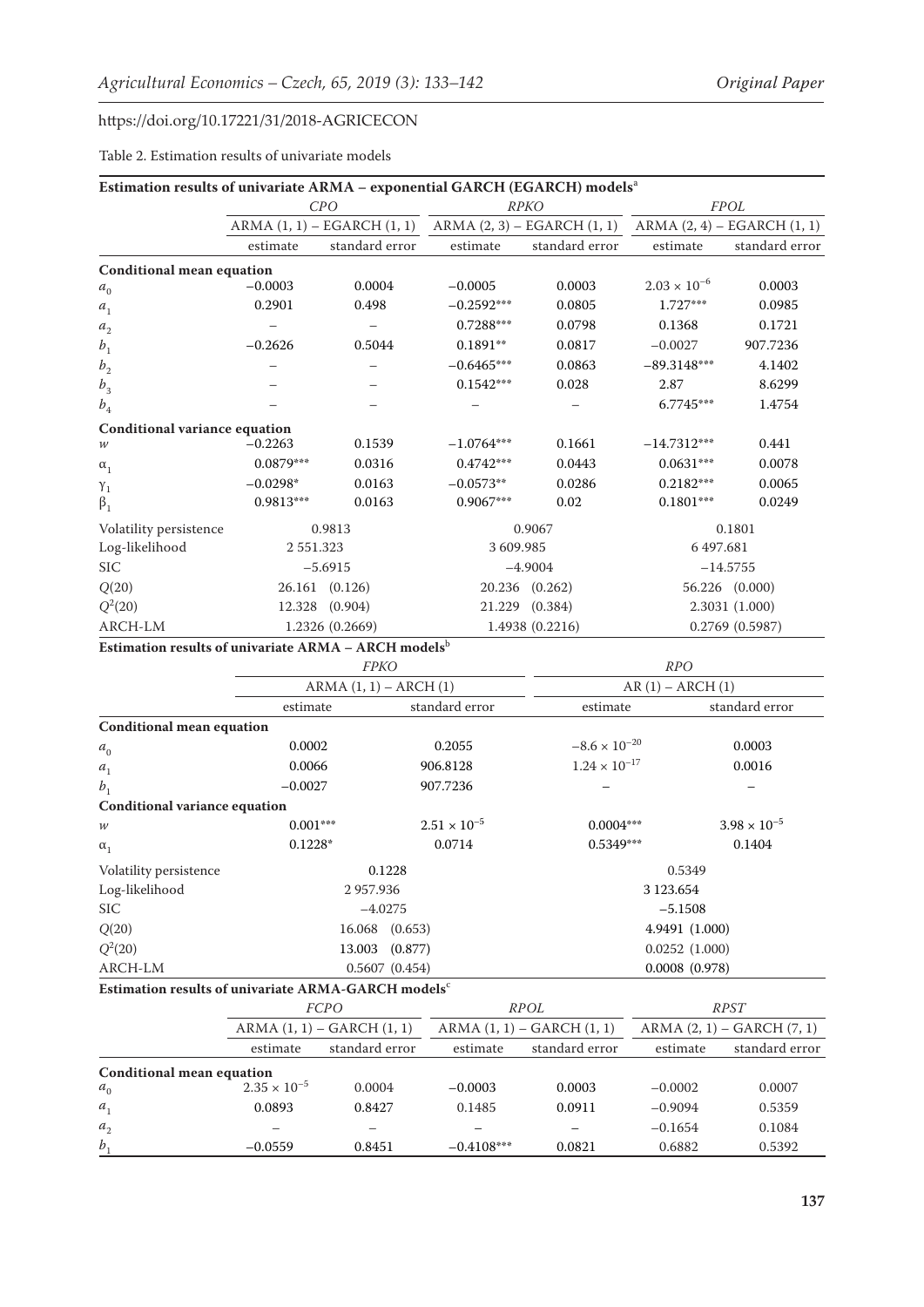Continuation Table 2

| Estimation results of univariate ARMA-GARCH models <sup>c</sup> |                      |                              |             |                              |                          |                              |
|-----------------------------------------------------------------|----------------------|------------------------------|-------------|------------------------------|--------------------------|------------------------------|
|                                                                 |                      | <b>FCPO</b>                  |             | RPOL                         |                          | <b>RPST</b>                  |
|                                                                 |                      | $ARMA (1, 1) - GARCH (1, 1)$ |             | $ARMA (1, 1) - GARCH (1, 1)$ |                          | $ARMA (2, 1) - GARCH (7, 1)$ |
|                                                                 | estimate             | standard error               | estimate    | standard error               | estimate                 | standard error               |
| Conditional variance equation                                   |                      |                              |             |                              |                          |                              |
| ${\mathcal W}$                                                  | $3.5\times10^{-5**}$ | $1.5 \times 10^{-5}$         | $0.0003***$ | $5.57 \times 10^{-5}$        | $7.90 \times 10^{-5***}$ | $1.29 \times 10^{-5}$        |
| $\alpha_1$                                                      | $0.0563***$          | 0.0196                       | $0.2919***$ | 0.0711                       | $0.3351***$              | 0.0712                       |
| $\beta_1$                                                       | $0.8246***$          | 0.06                         | $0.196*$    | 0.1153                       | $0.1716*$                | 0.1016                       |
| $\beta_2$                                                       |                      |                              |             |                              | $-0.1129*$               | 0.065                        |
| $\beta_3$                                                       |                      |                              |             |                              | 0.0610                   | 0.0566                       |
| $\beta_4$                                                       |                      |                              |             |                              | 0.1387                   | 0.0941                       |
| $\beta_5$                                                       |                      |                              |             |                              | 0.072                    | 0.1161                       |
| $\beta_6$                                                       |                      |                              |             |                              | 0.0157                   | 0.091                        |
| $\beta_7$                                                       |                      |                              |             |                              | $0.1812**$               | 0.0811                       |
| Volatility persistence                                          |                      | 0.881                        |             | 0.4879                       |                          | 0.5272                       |
| Log-likelihood                                                  |                      | 3 227.225                    | 2880.73     |                              | 3 020.003                |                              |
| <b>SIC</b>                                                      | $-5.3108$            |                              | $-4.7361$   |                              | $-4.93$                  |                              |
| Q(20)                                                           |                      | 22.196 (0.275)               |             | 17.858 (0.532)               |                          | 21.687 (0.300)               |
| $Q^2(20)$                                                       |                      | 14.526 (0.803)               |             | 17.616 (0.613)               |                          | 26.964 (0.136)               |
| ARCH-LM                                                         |                      | 0.0333(0.8551)               |             | 0.1135(0.7362)               |                          | 0.2084(0.6481)               |

$$
{}^{a}R_{t} = \alpha_{0} + \sum_{i=1}^{P_{1}} a_{i}R_{t-i} + \sum_{i=1}^{P_{2}} b_{i} \varepsilon_{t-i} + \varepsilon_{t}, \varepsilon_{t} = z_{t} \sqrt{h_{t}}, \varepsilon_{t} \sim GED(0, h_{t})
$$
  

$$
\ln h_{t} = w + \alpha_{1} (|\varepsilon_{t-1}| / \sqrt{h_{t-1}}) + \gamma_{1} (\varepsilon_{t-1} / \sqrt{h_{t-1}}) + \beta_{1} \ln h_{t-1}
$$

$$
{}^{b}R_{t} = \alpha_{0} + \sum_{i=1}^{P_{i}} a_{i} R_{t-i} + \sum_{i=1}^{P_{2}} b_{i} \varepsilon_{t-i} + \varepsilon_{t}, \varepsilon_{t} = z_{t} \sqrt{h_{t}}, \varepsilon_{t} \sim GED(0, h_{t})
$$

$$
h_{t} = w + \sum_{i=1}^{P_{3}} \alpha_{i} \varepsilon_{t-i}^{2}
$$

$$
{}^{c}R_{t} = \alpha_{0} + \sum_{i=1}^{P_{i}} a_{i} R_{t-i} + \sum_{i=1}^{P_{2}} b_{i} \varepsilon_{t-i} + \varepsilon_{t}, \varepsilon_{t} = z_{t} \sqrt{h_{t}}, \varepsilon_{t} \sim GED(0, h_{t})
$$

$$
h_{t} = w + \sum_{i=1}^{P_{3}} \alpha_{i} \varepsilon_{t-i}^{2} + \sum_{i=1}^{P_{4}} \beta_{i} h_{t-i}
$$

where  $R_t$  is the daily return at time  $t; z_t$  is the unconditional variance of daily returns at time  $t; h_t$  is the conditional variance of the daily returns at time *t*;  $\varepsilon_t$  is the unexpected daily return that cannot be predicted based on all information available up to the preceding period

\*\*\*, \*\* and \* indicate the statistical significance level at 1, 5 and 10%, respectively; *p*-values are reported in (·)

*CPO* – daily crude palm oil spot return; *RPKO* – daily RBD palm kernel oil spot return; *FPOL* – daily RBD palm olein futures return; *FPKO* – daily crude palm kernel oil futures return; *RPO* – daily RBD palm oil spot return; *FCPO* – daily crude palm oil futures return, *RPOL* – daily RBD palm olein spot return; *RPST* – daily RBD palm stearin spot return; RBD – refined, bleached and deodorized

ARCH-LM – Lagrange multiplier test for autoregressive conditional heteroscedasticity; *Q*(20) and *Q*<sup>2</sup> (20) stand for the Ljung-Box test statistics for autocorrelation of standardised residuals and squared standardised residuals up to 20 lags, respectively; SIC – Schwarz information criterion; for further explanation please refer to section of data and methodology

Source: authors' own estimation based on data provided by the Bursa Malaysia (2018)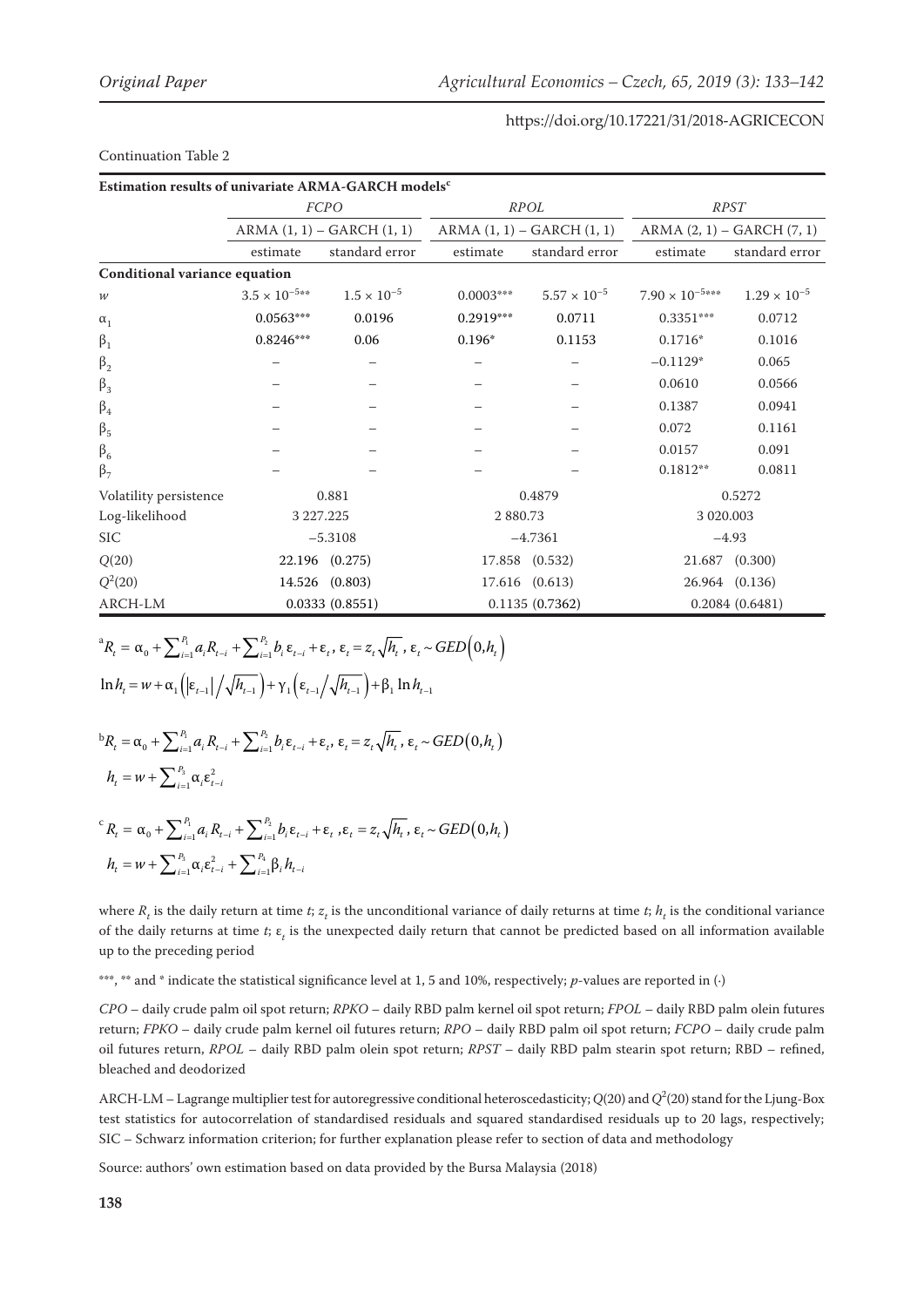| Table 3. Cross-correlation analysis between spot and futures returns |  |  |  |
|----------------------------------------------------------------------|--|--|--|
|                                                                      |  |  |  |

|                                                                                                 | Causality in mean<br>Causality in variance |                             |                                                                                                 |                             |  |  |
|-------------------------------------------------------------------------------------------------|--------------------------------------------|-----------------------------|-------------------------------------------------------------------------------------------------|-----------------------------|--|--|
| Cross-correlation analysis between refined palm oil spot and unrefined palm oil futures returns |                                            |                             |                                                                                                 |                             |  |  |
| $\boldsymbol{k}$                                                                                | $FCPO \longrightarrow RPO$                 | $RPO \rightarrow FCPO$      | $FCPO \longrightarrow RPO$                                                                      | $RPO \rightarrow FCPO$      |  |  |
| 5                                                                                               | $1.5052*$                                  | $-1.0951$                   | $-1.4272$                                                                                       | $-1.4341$                   |  |  |
| 10                                                                                              | 2.1286**                                   | $-1.1580$                   | $-1.7659$                                                                                       | $-1.9944$                   |  |  |
| 15                                                                                              | 1.2557                                     | $-1.2979$                   | $-2.2851$                                                                                       | $-2.4577$                   |  |  |
| 20                                                                                              | 0.6862                                     | $-1.6682$                   | $-2.6760$                                                                                       | $-2.8518$                   |  |  |
| 25                                                                                              | 0.4049                                     | $-1.4836$                   | $-3.0278$                                                                                       | $-3.0766$                   |  |  |
| 30                                                                                              | $-0.1733$                                  | $-1.3456$                   | $-3.3675$                                                                                       | $-3.4102$                   |  |  |
| 35                                                                                              | $-1.0809$                                  | $-0.5518$                   | $-3.5663$                                                                                       | $-3.0581$                   |  |  |
| 40                                                                                              | $3.3183***$                                | $-0.8783$                   | 30.7351***                                                                                      | $-3.2764$                   |  |  |
| $\boldsymbol{k}$                                                                                | $FCPO \longrightarrow RPST$                | $RPST \rightarrow FCPO$     | $FCPO \rightarrow RPST$                                                                         | $RPST \rightarrow FCPO$     |  |  |
| 5                                                                                               | 90.1122***                                 | $-0.0520$                   | $-0.5023$                                                                                       | $-0.9637$                   |  |  |
| 10                                                                                              | 64.1981***                                 | $-0.3512$                   | $-1.2460$                                                                                       | $-0.7308$                   |  |  |
| 15                                                                                              | 52.7453***                                 | $-0.6648$                   | $-0.8683$                                                                                       | $-1.2730$                   |  |  |
| 20                                                                                              | 45.3744***                                 | $-0.7047$                   | $-0.5364$                                                                                       | $-1.0175$                   |  |  |
| 25                                                                                              | 41.0366***                                 | $-0.7280$                   | $-1.0728$                                                                                       | $-0.6922$                   |  |  |
| 30                                                                                              | 37.5834***                                 | $-0.8359$                   | $-0.8903$                                                                                       | $-0.7695$                   |  |  |
| 35                                                                                              | $2.1428**$                                 | $-1.4917$                   | $-1.3487$                                                                                       | $-0.1808$                   |  |  |
| 40                                                                                              | 31.8115***                                 | $-1.1793$                   | $-1.4255$                                                                                       | $-0.3903$                   |  |  |
| $\boldsymbol{k}$                                                                                | $FCPO \rightarrow RPOL$                    | $RPOL \rightarrow FCPO$     | $FCPO \rightarrow RPOL$                                                                         | $RPOL \rightarrow FCPO$     |  |  |
| 5                                                                                               | 31.8057***                                 | $-0.0686$                   | $-0.6804$                                                                                       | 0.5018                      |  |  |
| 10                                                                                              | 22.83***                                   | $-0.8151$                   | $-0.6594$                                                                                       | 1.0435                      |  |  |
| 15                                                                                              | 18.4008***                                 | $-0.7542$                   | $-1.1809$                                                                                       | 0.3327                      |  |  |
| 20                                                                                              | 15.5419***                                 | $-0.9146$                   | $-1.4965$                                                                                       | 0.2443                      |  |  |
| 25                                                                                              | 13.8789***                                 | $-1.4258$                   | $-1.4460$                                                                                       | $-0.3207$                   |  |  |
| 30                                                                                              | 12.9701***                                 | $-0.5986$                   | $-1.1926$                                                                                       | $-0.4913$                   |  |  |
| 35                                                                                              | $-0.7384$                                  | $-0.3683$                   | $-1.6385$                                                                                       | $-0.5556$                   |  |  |
| 40                                                                                              | 10.8617***                                 | 0.1113                      | $-1.6052$                                                                                       | $-0.5762$                   |  |  |
| $\boldsymbol{k}$                                                                                | $FPKO \longrightarrow RPKO$                | $RPKO \longrightarrow FPKO$ | $FPKO \longrightarrow RPKO$                                                                     | $RPKO \longrightarrow FPKO$ |  |  |
| 5                                                                                               | $-0.9233$                                  | 9.911***                    | $-0.9124$                                                                                       | 11.9693***                  |  |  |
| 10                                                                                              | $-0.8158$                                  | $17.3263***$                | $-0.9004$                                                                                       | $10.9628***$                |  |  |
| 15                                                                                              | $-0.6553$                                  | 16.1843***                  | $-1.3025$                                                                                       | 9.3424***                   |  |  |
| 20                                                                                              | $-1.2215$                                  | 15.3433***                  | $-1.666$                                                                                        | 10.5042***                  |  |  |
| 25                                                                                              | $-1.5328$                                  | 15.0722***                  | $-2.1248$                                                                                       | 8.9998***                   |  |  |
| 30                                                                                              | $-1.2596$                                  | 13.7445***                  | $-2.4134$                                                                                       | 7.7826***                   |  |  |
| 35                                                                                              | $-1.7410$                                  | 10.8820***                  | $-1.7397$                                                                                       | $2.8000***$                 |  |  |
| 40                                                                                              | $-1.4622$                                  | 11.6702***                  | $-1.5899$                                                                                       | 7.0807***                   |  |  |
|                                                                                                 |                                            |                             | Cross-correlation analysis between unrefined palm oil spot and refined palm oil futures returns |                             |  |  |
| k                                                                                               | $CPO \rightarrow FPOL$                     | $FPOL \rightarrow CPO$      | $CPO \rightarrow FPOL$                                                                          | $FPOL \rightarrow CPO$      |  |  |
| 5                                                                                               | 0.1118                                     | $-0.7409$                   | $-1.3118$                                                                                       | $-1.1187$                   |  |  |
| 10                                                                                              | 0.295                                      | $-0.0324$                   | $-1.9376$                                                                                       | $-1.7350$                   |  |  |
| 15                                                                                              | 0.555                                      | 0.3254                      | $-1.0086$                                                                                       | $-2.3018$                   |  |  |
| 20                                                                                              | 1.2566                                     | 0.5363                      | $-0.5837$                                                                                       | $-2.6744$                   |  |  |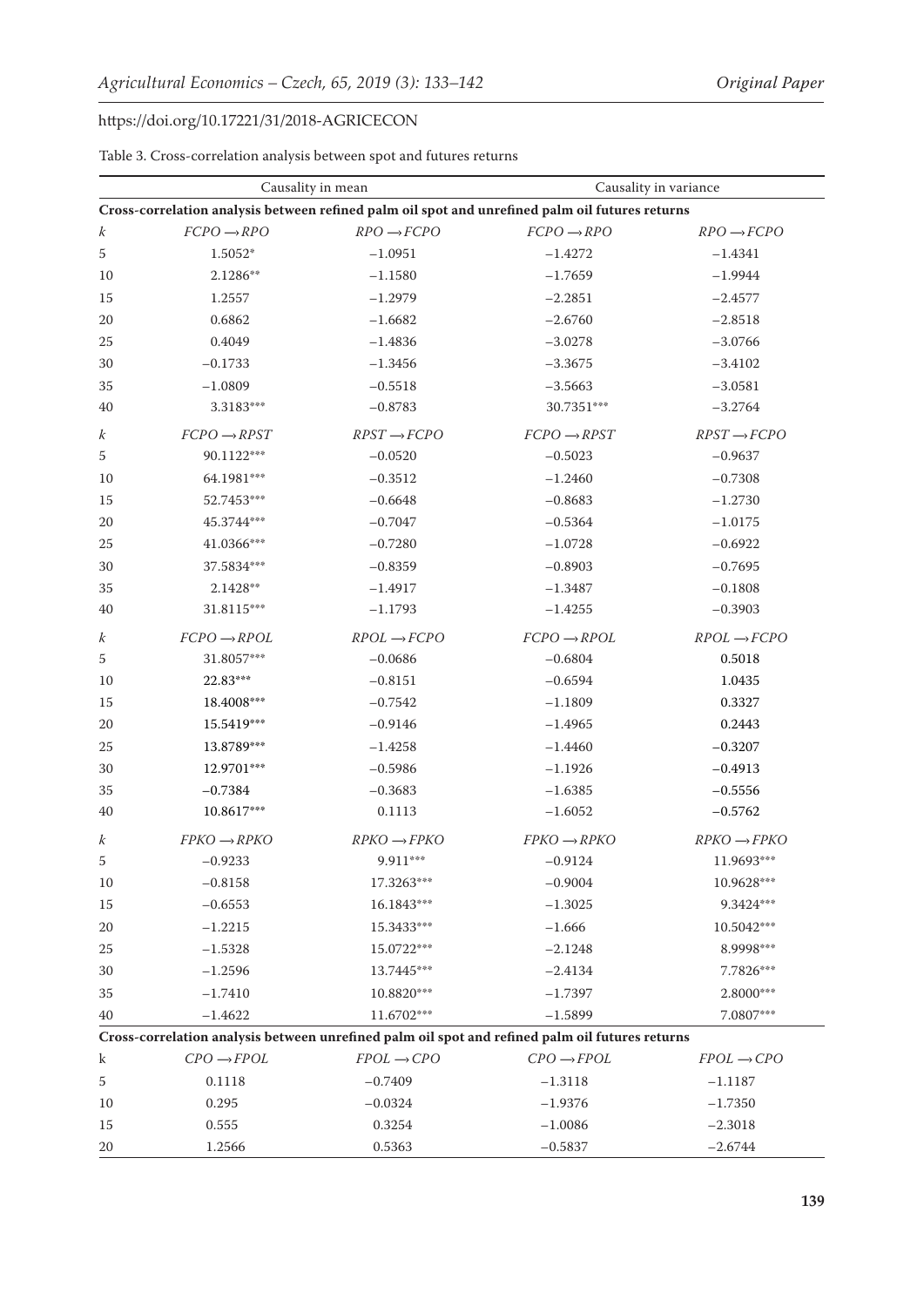|             |                        | Causality in mean      | Causality in variance                                                                           |                        |  |
|-------------|------------------------|------------------------|-------------------------------------------------------------------------------------------------|------------------------|--|
|             |                        |                        | Cross-correlation analysis between unrefined palm oil spot and refined palm oil futures returns |                        |  |
| $\mathbf k$ | $CPO \rightarrow FPOL$ | $FPOL \rightarrow CPO$ | $CPO \rightarrow FPOL$                                                                          | $FPOL \rightarrow CPO$ |  |
| 25          | 0.9806                 | 0.6378                 | $-1.1179$                                                                                       | $-3.0258$              |  |
| 30          | 0.5897                 | 1.1046                 | $-1.5419$                                                                                       | $-3.2398$              |  |
| 35          | 0.4736                 | 0.5379                 | $-1.8369$                                                                                       | $-3.6216$              |  |
| 40          | $-0.0166$              | 0.3711                 | $-2.1487$                                                                                       | $-3.7666$              |  |

#### Continuation Table 3

\*\*\*, \*\* and \* indicate the statistical significance level at 1, 5 and 10%, respectively; reported test statistics are based on one-tailed tests; test statistics are used to test the null hypothesis of no causality from lag 1 to lag *k* (*k* = 5, 10, 15, 20, 25, 30, 35, 40 days); *FCPO* – daily crude palm oil futures return, *RPO* – daily RBD palm oil spot return, *RPST* – daily RBD palm stearin spot return; *RPOL* – daily RBD palm olein spot return, *FPKO* – daily crude palm kernel oil futures return and *RPKO* – daily RBD palm kernel oil spot return; *CPO* – daily crude palm oil spot return; *FPOL* – daily RBD palm olein futures return; RBD – refined, bleached and deodorized

Source: authors' own calculation

AR stands for autoregressive). In Table 2, ARMA (1, 1)  $-$  GARCH  $(1, 1)$  and ARMA  $(1, 1)$  – GARCH  $(1, 1)$ models are selected for *FCPO* and *RPOL*, respectively. Since a parsimony model does not sufficiently capture the heteroscedasticity of *RPST*, a high order GARCH model is called for.

The parameters in each selected model specification are estimated with a generalised error distribution (GED) as described by Box and Tiao (1973). We follow Nelson (1991) and Zhong et al. (2004) who consider such an error distribution in modelling asymmetric GARCH effect. Most of the coefficients for ARCH and GARCH terms at higher order are statistically significant. The sum of coefficients for both terms is less than unity, indicating that volatility persistence for all returns is stable.

For diagnostic checking,  $Q(20)$  and  $Q^2(20)$  represent the Ljung-Box statistics in testing the null hypothesis of no serial correlation up to order 20 for standardised residuals and squared standardised residuals, respectively. ARCH-Lagrange Multiplier (LM) statistics are used to test the null hypothesis of homoscedasticity. As shown in Table 2, both test statistics for  $Q^2(20)$  and ARCH-LM are well above the 5% significance level in all cases. This supports that the selected model specifications fit these data adequately.

The results based on Hong's (2001) statistic values from lag 1 to lag *k* (*k* = 5, 10, 15, 20, 25, 30, 35 and 40 days) as reported in Table 3. There are four interesting findings. First, there is evidence of causality from the mean of crude palm oil futures returns to RBD palm oil, RBD palm stearin and RBD palm olein spot





Figure 1. Causality in mean and variance between crude palm oil and refined palm oil returns by test statistics from lag 1 to lag *k*

*k* = 5, 10, 15, 20, 25, 30, 35 or 40 days; RBD – refined, bleached and deodorized

Source: author's own sketch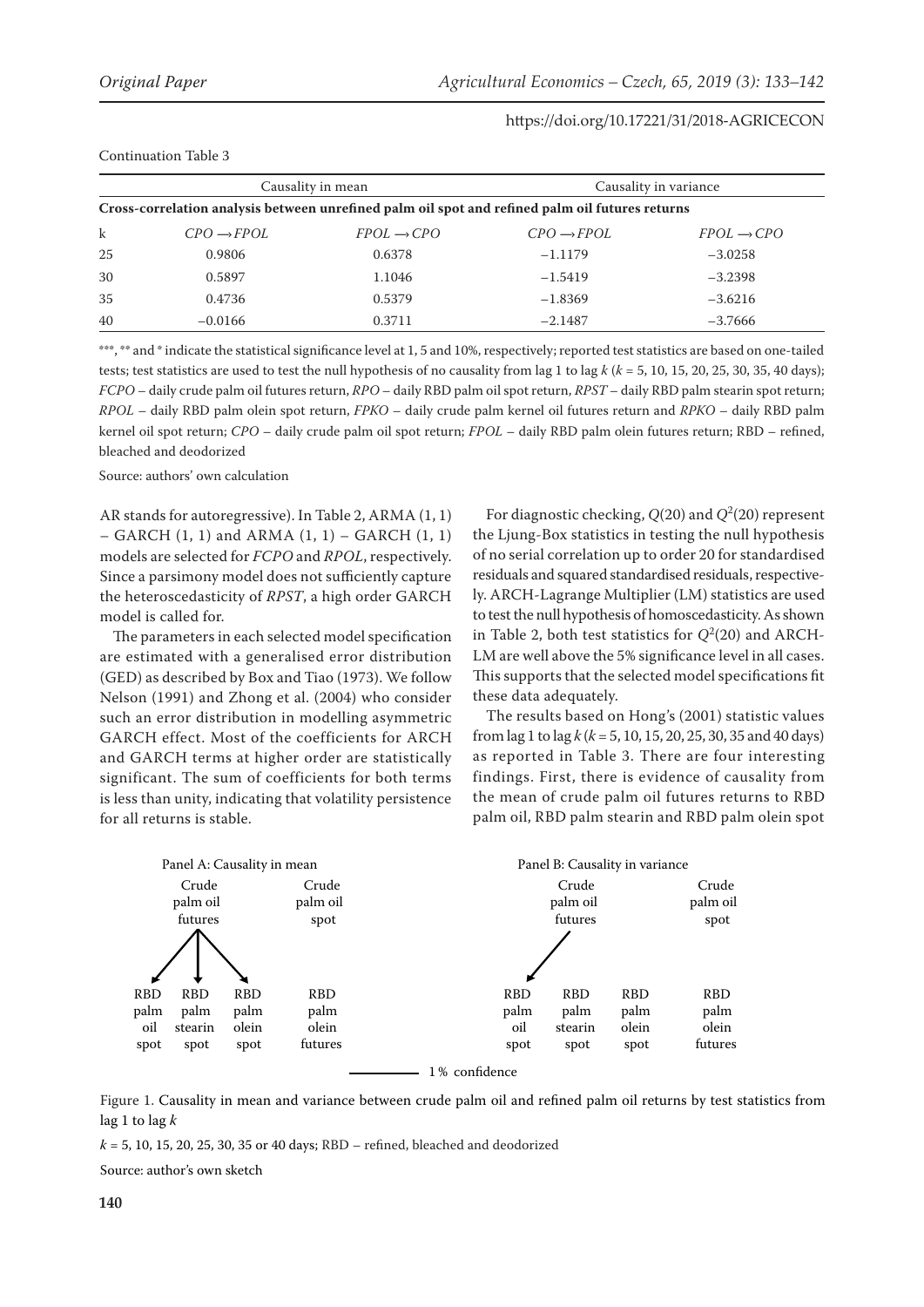

Figure 2. Causality in mean and variance between crude palm kernel oil and refined palm kernel oil returns by test statistics from lag 1 to lag *k*

*k* = 5, 10, 15, 20, 25, 30, 35 or 40 days; RBD – refined, bleached and deodorized

Source: author's own sketch

returns. Crude palm oil futures returns cause RBD palm stearin and RBD palm olein spot returns in the mean of which lasts for 30 days at the 1% level. Crude palm oil futures returns at the 10, 5 and 1% levels cause RBD palm oil returns in mean at lags of 5, 10 and 40 days, respectively. By contrast, the reverse causality (refined palm oil spot returns to crude palm oil futures returns) is not significant (Table 3 and Panel A of Figure 1).

Second, when *k*-lags are equal to 5, 10, 15, 20, 25, 30, 35 and 40 days, the 1% significance level of causality in mean is found to flow from RBD palm kernel oil spot returns to crude palm kernel oil futures returns (Table 3 and Panel A of Figure 2). The causality in variance for a similar direction is also found at low and high lag orders (Table 3 and Panel B of Figure 2).

Third, we find evidence of causality in variance from the crude palm oil futures market to the RBD palm oil spot market at the lag of 40 days (Table 3 and Panel B of Figure 1). This finding shows volatility spillover from unrefined palm oil futures returns to refined palm oil spot returns happens at a higher order lag.

Surprisingly, there is no information flow between RBD palm stearin spot and crude palm oil futures markets, as well as between RBD palm olein spot and crude palm oil futures markets (Table 3 and Panel B of Figure 1). One possible reason is that most consumers do not have prior experience in the handling of these products. No evidence of information flow is found between crude palm oil spot and RBD palm olein futures markets (Table 3 and Panel B of Figure 1).

### **CONCLUSION**

This study examines the causality between spot and futures returns in the case of unrefined and refined palm oil products. Our results show: first, there is a significant unidirectional causality in mean from crude palm oil futures returns to RBD palm oil, RBD palm stearin and RBD palm olein spot returns. Second, for palm kernel oil-related products, a significant opposite direction of causality in terms of mean and variance is found to flow from RBD palm kernel oil spot returns to crude palm kernel oil futures returns. This implies substantial growth of demand for refined palm kernel oil of which it encourages more trades in the futures market. Third, a significant causality in variance is found to happen from crude palm oil futures returns to RBD palm oil spot returns at a higher order lag. To confront exogenous event such as weak currency, their risk adverse behavior resulted in a longer time span for the volatility of crude palm oil and RBD palm oil spot markets.

Our empirical findings are relevant for refiners in reducing production costs. First, they are suggested to focus on crude palm oil futures returns for predicting future spot returns of refined palm oil products. Second, they are suggested to lock in the purchasing price of unrefined palm oil products. Hence, they can trade crude palm kernel oil futures contracts as input hedge towards their perceived risk.

### **REFERENCES**

- Alquist R., Kilian L. (2010): What do we learn from the price of crude oil futures? Journal of Applied Econometrics, 25: 539–573.
- Alzahrani M., Masih M., Al-Titi O. (2014): Linear and nonlinear Granger causality between oil spot and futures prices: a wavelet-based test. Journal of International Money and Finance, 48: 175–201.
- Asche F., Gjølberg O., Völker T. (2003): Price relationships in the petroleum market: an analysis of crude oil and refined product prices. Energy Economics, 25: 289–301.
- Balcilar M., Gungor H., Hammoudeh S. (2015): The timevarying causality between spot and futures crude oil prices: a regime switching approach. International Review of Economics & Finance, 40: 51–71.
- Bhar R., Hamori S. (2005): Causality in variance and the type of traders in crude oil futures. Energy Economics, 27: 527–539.
- Box G.E.P., Tiao G.C. (1973): Bayesian Inference in Statistical Analysis. Reading, MA, Addison-Wesley.